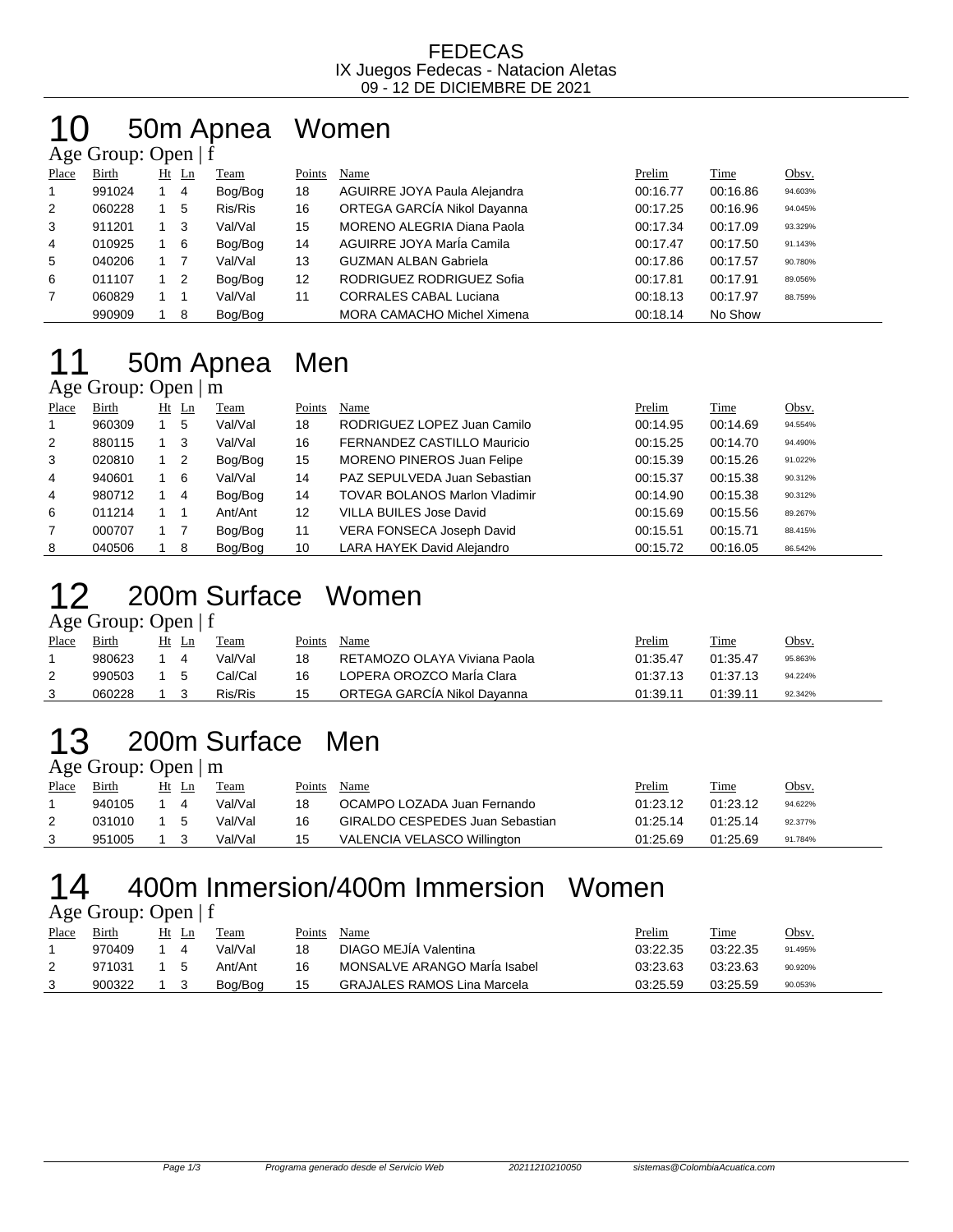# 15 100m BiFins Women

| Age Group: Open $ f $ |        |  |         |           |        |                                       |          |          |         |  |  |
|-----------------------|--------|--|---------|-----------|--------|---------------------------------------|----------|----------|---------|--|--|
| Place                 | Birth  |  | $Ht$ Ln | Team      | Points | Name                                  | Prelim   | Time     | Obsv.   |  |  |
|                       | 920628 |  | - 6     | Val/Val   | 18     | MEJIA BRAVO Cindy Julieth             | 00:52.34 | 00:51.00 | 96.804% |  |  |
| 2                     | 970305 |  | 3       | Val/Val   | 16     | <b>RINCON REYES Arantxa Valentina</b> | 00:52.23 | 00:51.89 | 95.144% |  |  |
| 3                     | 051215 |  | 4       | Ris/Ris   | 15     | PULGARIN VALENCIA Shara Lizeth        | 00:51.59 | 00:52.15 | 94.669% |  |  |
| $\overline{4}$        | 980913 |  | 5       | Ffaa/Ffaa | 14     | VARGAS VILLAMIL Paula Andrea          | 00:51.94 | 00:52.42 | 94.182% |  |  |
| 5                     | 030428 |  |         | Val/Val   | 13     | MESA SEPULVEDA Ana Sofia              | 00:53.00 | 00:52.98 | 93.186% |  |  |
| 6                     | 080213 |  | -2      | Ris/Ris   | 12     | TOBON GUZMAN Melissa                  | 00:52.71 | 00:53.43 | 92.401% |  |  |
| 7                     | 011107 |  |         | Bog/Bog   | 11     | SAAVEDRA PEREZ Laura Valentina        | 00:52.82 | 00:53.59 | 92.125% |  |  |
| 8                     | 030601 |  | 8       | Val/Val   | 10     | <b>HUERTAS PEREIRA Darlyn Juliana</b> | 00:53.08 | 00:53.81 | 91.749% |  |  |

#### 16 100m BiFins Men Age Group: Open | m

|                | $T_{\rm AC}$ Oroup. Open $\rm \mu m$ |  |         |         |        |                                      |          |                     |         |  |  |  |
|----------------|--------------------------------------|--|---------|---------|--------|--------------------------------------|----------|---------------------|---------|--|--|--|
| Place          | Birth                                |  | $Ht$ Ln | Team    | Points | Name                                 | Prelim   | <b>Time</b>         | Obsv.   |  |  |  |
|                | 020918                               |  | -3      | Bog/Bog | 18     | SALGADO CAMPOS Brayan                | 00:44.74 | 00:44.16            | 99.230% |  |  |  |
| 2              | 981018                               |  | 5       | Val/Val | 16     | <b>SALAZAR SOLARTE Mateo</b>         | 00:44.45 | 00:44.30            | 98.916% |  |  |  |
| 3              | 981021                               |  | 4       | Met/Met | 15     | CANTILLO RODRIGUEZ Luis Fernando     | 00:44.29 | 00:44.88            | 97.638% |  |  |  |
| $\overline{4}$ | 990404                               |  |         | Ant/Ant | 14     | HURTADO SÁNCHEZ Alejandro            | 00:45.65 | 00:45.18            | 96.990% |  |  |  |
| 5              | 020624                               |  | -2      | Val/Val | 13     | <b>CASTRILLON VELEZ Jesus AndrÉs</b> | 00:45.63 | 00:46.02            | 95.219% |  |  |  |
| 6              | 951224                               |  | -8      | Val/Val | 12     | RAMIREZ AGUDELO Frank Steven         | 00:45.83 | 00:47.85            | 91.578% |  |  |  |
|                | 931201                               |  | -6      | Val/Val |        | FERNANDEZ OCAMPO Rafael Esteban      | 00:44.76 | <b>Disqualified</b> |         |  |  |  |
|                | 990205                               |  |         | Val/Val |        | DUARTE ORTIZ Juan Jose               | 00:45.78 | Disqualified        |         |  |  |  |

#### 17 4x100m Surface Women Age Group: Open | f

|            | $T_{\rm K}$ UIVup. Open   I |              |                |                        |              |                                                                                                                                                        |                |                         |                    |                  |
|------------|-----------------------------|--------------|----------------|------------------------|--------------|--------------------------------------------------------------------------------------------------------------------------------------------------------|----------------|-------------------------|--------------------|------------------|
| Place<br>1 | Birth<br>RF01702            | 1            | $Ht$ Ln<br>5   | <b>Team</b><br>Val/Val | Points<br>36 | Name<br>OPEF MORENO ALEGRIA DIANA PAOLA<br>OPEF RUIZ MALAMBO MERCEDES<br>OPEF RETAMOZO OLAYA VIVIANA PAOLA<br>OPEF FERNANDEZ CASTILLO GRACE            | Prelim<br>N.T. | T.1th.Relay<br>00:41.75 | T.Team<br>02:48.27 | Obsv.<br>95.602% |
| 2          | RF01701                     | $\mathbf{1}$ | 4              | Bog/Bog                | 32           | OPEF RUIZ PALACIOS LUNA ALEJANDRA<br>OPEF AGUIRRE JOYA MARÍA CAMILA<br>OPEF RODRIGUEZ RODRIGUEZ SOFIA<br>OPEF AGUIRRE JOYA PAULA ALEJANDRA             | N.T.           | 00:43.87                | 02:52.42           | 93.301%          |
| 3          | RF01703                     | 1            | 3              | Ris/Ris                | 30           | OPEF CORRALES SUAZA MARÍA PAULINA<br>OPEF BLANDON MONTOYA MARIANA<br>OPEF PULGARIN VALENCIA SHARA LIZETH<br>OPEF ORTEGA GARCÍA NIKOL DAYANNA           | N.T.           | 00:45.82                | 02:54.78           | 92.041%          |
| 4          | RF01704                     |              | 6              | Cal/Cal                | 28           | OPEF ALEGRIA ORTEGA JOHANNA ANDREA N.T.<br>OPEF FIGUEROA RAMIREZ STEPHANIE<br>OPEF MEJÍA ARANGO MARÍA DE LOS ANGELES<br>OPEF LOPERA OROZCO MARÍA CLARA |                | 00:48.96                | 03:09.13           | 85.058%          |
| 5          | RF01706                     | 1            | $\overline{7}$ | Ant/Ant                | 26           | OPEF MONSALVE ARANGO MARÍA ISABEL<br>OPEF DIAZ MONTOYA ISABELA<br>OPEF QUIROZ GONZÁLEZ ESTEFANIA<br>OPEF JIMENEZ VILLA VALERIA                         | N.T.           | 00:44.96                | 03:12.28           | 83.664%          |
| 6          | RF01705                     | 1.           | 2              | Hui/Hui                | 24           | OPEF CALDERON VILLARREAL DANIELA<br>OPEF OTALORA LOZANO MARÍA DEL MAR<br>OPEF CUELLAR TRIVINO MARIANA<br>OPEF SANCHEZ ULLOA MANUELA                    | N.T.           | 00:50.70                | 03:36.10           | 74.442%          |